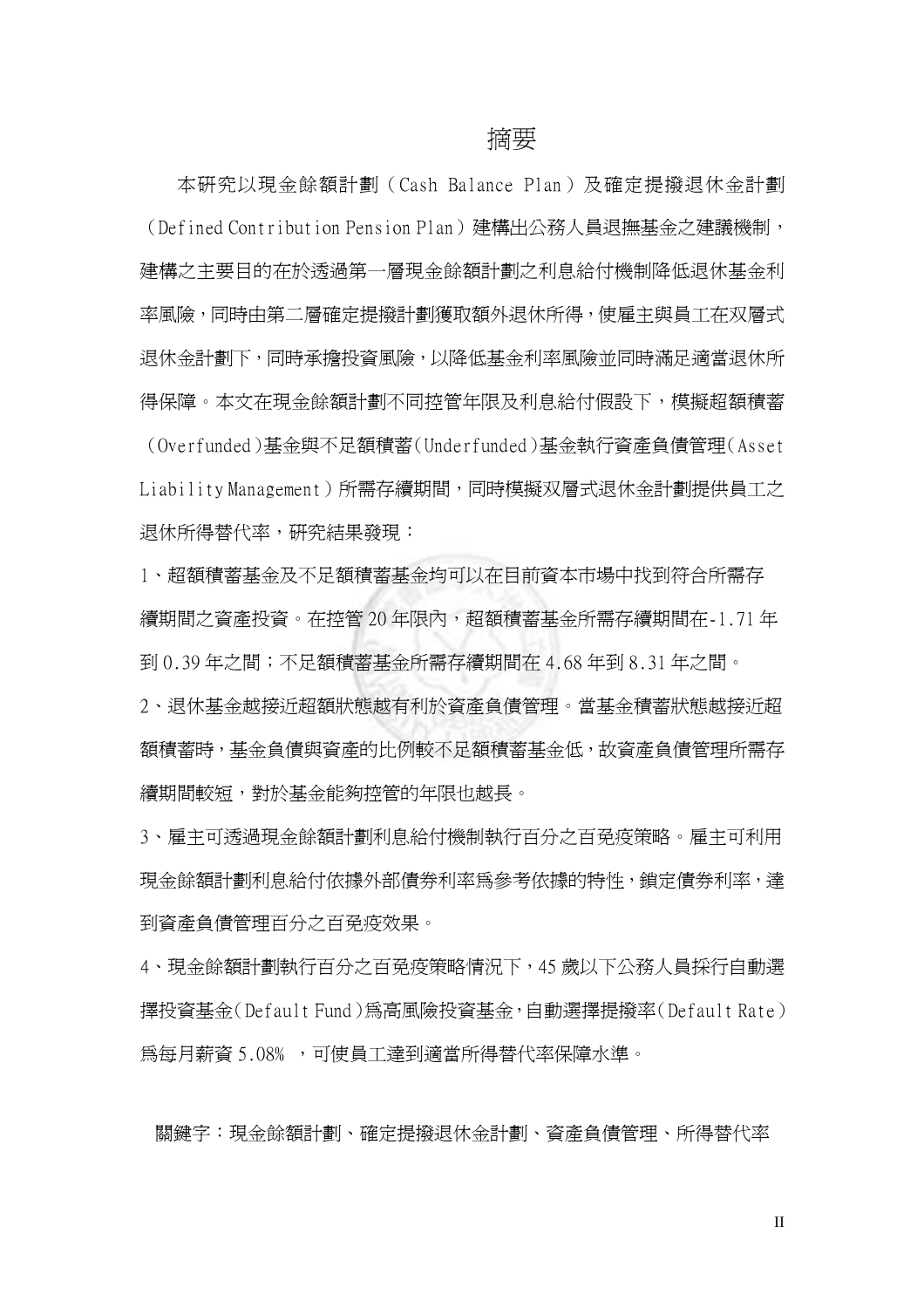## Abstract

This thesis proposes an new alternative two-tier pension composed of Cash Balance Plan (CBP ) and defined contribution pension plan to the traditional defined benefit pension plan of Taiwan Public Employee Retirement System(TPERS). In order to decrease the interest-rate risk of the pension fund and to provide additional retirement income protection, we utilize the credit rate mechanism of CBP and supplement CBP with additional defined contribution plan. We investigate the Asset-Liability Management (ALM) for TPERS and calculate the liability duration under different time horizons, interest credits of CBP. We also simulate the replacement rate of the two-tier pension plan under different contribution rates, and investment returns. The results are as follows: 1、 Given the twenty-year time horizons, the asset duration of overfunded plan ranges between  $-1.71$  years and 0.39 years, whereas that of underfunded plan varies from 4.68 years to 8.31 years. In this case, the requirements of asset duration can be satisfied in the Taiwan Capital Market.

2、 The overfunded pension plan has higher probabilities to meet the requirements of asset duration. Therefore, we suggest that the fund manager can increase the asset allocation percentage of external fund management in order to improve the long-term returns.

3、 Perfect matching of pension fund can be achieved by matching the yield of securities to interest credit under CBP . In addition, we suggest that the interest credit of the new labor contracts should take the trend of the current interest rate into consideration.

4、 Replacement rates provided by CBP for woman range from 19.05﹪ to 45.70﹪and from 20.86﹪to 50.05﹪for man assuming the interest credit rate is 5.2%. To increase the retirement income, the defined contribution plan provide additional replacement rate between 13.56﹪ and 162.96% for woman and between 14.85% and 178.42% for man assuming the employee can contribute 3.08 percent to 13.37 percent of regular salaries